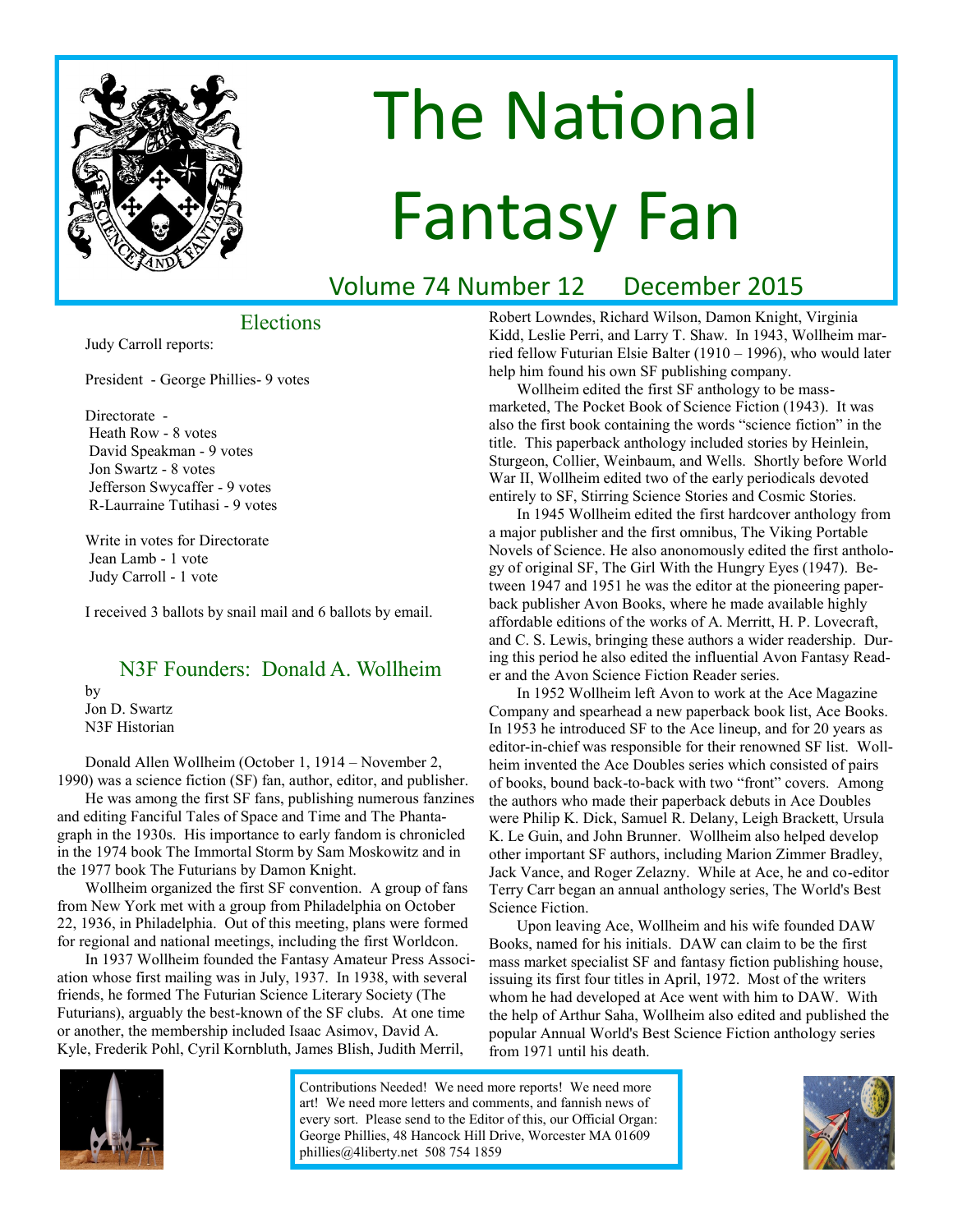# TNFF

# Page 2

### Your Volunteer Team

### Directorate:

 Heath Row kalel@well.com Jean Lamb tlambs1138@charter.net Jefferson Swycaffer abontides@gmail.com Jon Swartz jon\_swartz@hotmail.com R-Laurraine Tutihasi laurraine@mac.com

President: George Phillies phillies@4liberty.net Treasurer: David Speakman davodd@gmail. com

### Editorial Cabal:

Editor and Publisher, Tightbeam Vacant Editor and Publisher, TNFF: George Phillies phillies@4liberty.net Maintainers of Electronic Publications: vacant Keeper of the URLs: Ruth Davidson Host of the Web Site: David Speakman davodd@gmail.com Bureau Heads Artist's Bureau: Sarah E. Harder artistsbureau@yahoo.com. Birthday Cards: R-Laurraine Tutihasi laurraine@ mac.com; Judy Carroll autumnseas8012@yahoo.com Convention Calendar: new volunteer needed Games Bureau: George Phillies phillies@4liberty.net Historian: Jon Swartz jon\_swartz@hotmail.com Membership Recruitment: Kevin Trainor wombat.socho@gmail.com N'APA: Jean Lamb tlambs1138@charter.net N3F Bookwyrms: Graham and Wolf leeandjj@gmail.com Round Robins: Judy Carroll autumnseas8012@ yahoo.com; Patricia Williams-King doofusming@ yahoo.com

Short Story Contest: Jefferson Swycaffer abontides@gmail.com

Video Schedule: David Speakman davodd@gmail.com Welcommittee: Judy Carroll

autumnseas8012@yahoo.com

Writers Exchange Bureau: Judy Carroll autumnseas8012@yahoo.com

Many New Volunteers are needed: Electronic Publication Support, Readers for the Blind, Con Listings, Advertising, Convention Hospitality, Outreach, Correspondence, Comics, Films.

**The National Fantasy Fan** (Bonfire), Vol. LXXIV, No. 11, November 2015, ISSN 2169-3595. Published monthly by The National Fantasy Fan Federation.

Donald A Wollheim—Continued SF award-winning author Robert Silverberg said that Donald Wollheim was "one of the most significant figures in 20th century American science fiction publishing." In 1975 Wollheim was inducted into the First Fandom Hall of Fame. The Science Fiction and Fantasy Hall of Fame honored him in 2002.

In addition, of course, he was one of the Charter Members of the N3F.

(Sources: The Encyclopedia of Science Fiction; The Futurians; The Immortal Storm; and several Internet sites, including Wikipedia, Fancyclopedia 3, and ISFDB)

### The Futurians—A Personal Experience

A series of Articles from Jack Robins

I believe I am the last living member of the Wollheim group of Futurians. But as a science fictionist, I am also a modern type of Futurian who is confident that mankind has a future, that global warming will be resolved before the tipping point (where temperatures keep rising out of control), that new sources of energy, such as Fusion, will become prevalent; and that new forms of space propulsion will be developed so that a trip to Mars would take only a week or two, not months.

### PART ONE --- THE ISA

I read the article by David Williams and was appalled at his description of the Futurians. David Kyle and I are the only Futurians left alive and neither he nor I would have associated with the Futurians of David's description. He described them as a mean-spirited group intent only on disrupting other organizations. That was not my experience at all. I would like to tell you how I, as a science fiction fan, became a Futurian.

To understand what happened you have to know my environmental background. I was a poor slum kid. My parents immigrated from Tsarist Russia in the early 1900's, met in Brooklyn, New York, fell in love and married. I was the third child. They settled in southern Williamsburg, Brooklyn, and for a long time (most of our lives,) lived on the middle floor of an apartment next to (and owned by) a laundry. Our kitchen

### Join or Renew

We offer four different memberships. Memberships with zines via paper mail are \$18; memberships with zines via email are \$6. Additional memberships at the address of a current member are \$4. Public memberships are free. Send payments to N3F, POB 1925, Mountain View CA 94042. or pay online at N3F.org

COPYRIGHT NOTICE: All material in this issue, unless expressly noted otherwise, is contributed for one-time use only in this publication in its various print and electronic forms including fair use in electronic archival libraries. All other copyrights are retained by the contributor. Other use of any portion of this publication in any media requires the express permission of the current (at time reproduction is to be made) President and Directorate of N3F or the original copyright holder.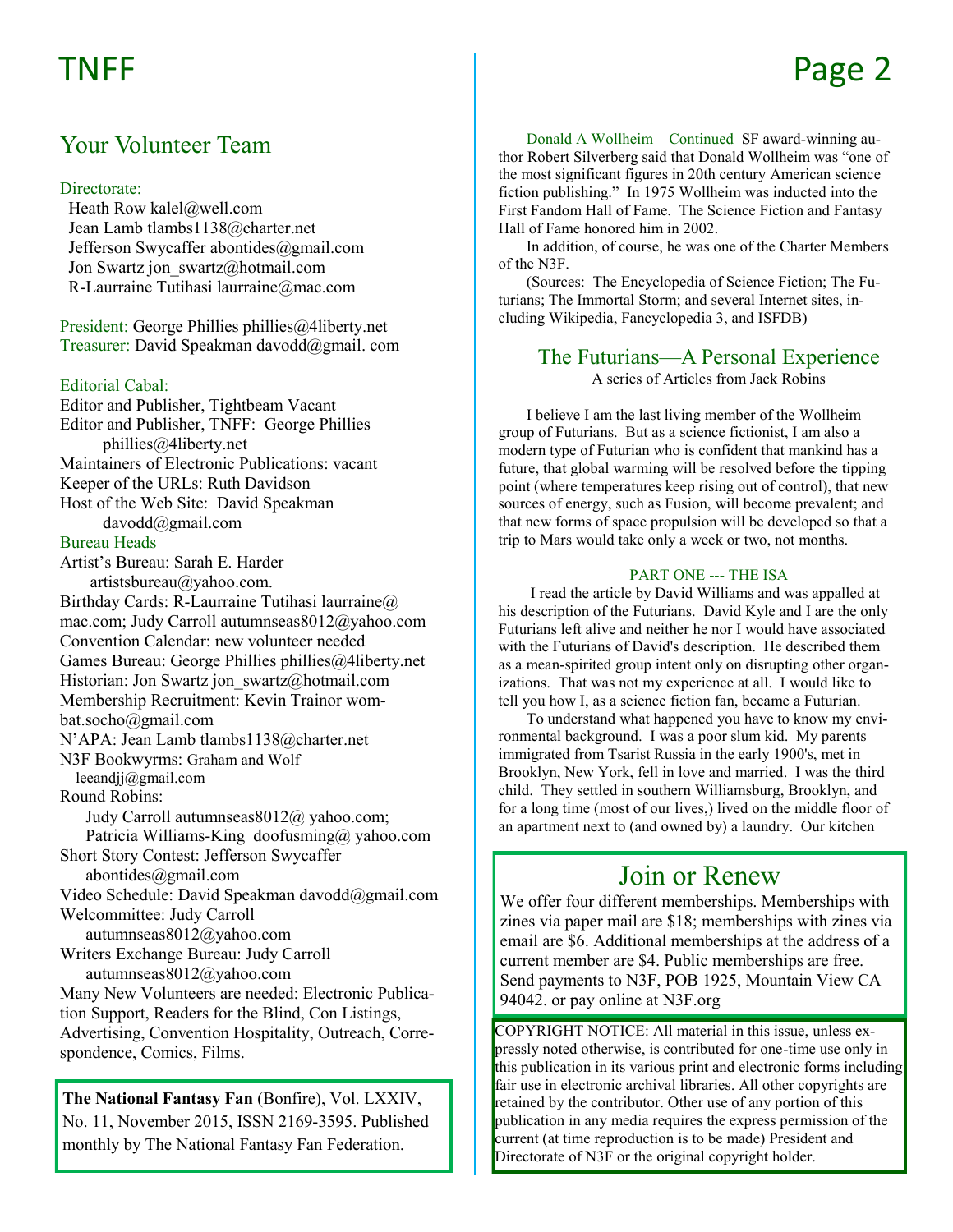window overlooked the roof of the laundry.

The neighborhood was mixed ethnically and racially. There were families from the Ukraine, Lithuania, Italy, Jews, and a few Blacks. A block away to the south there was a bar frequented by gangsters. One day someone was killed either in the bar or near it and, of course, no one "Saw anything" or "Heard anything." A block away from our house to the north was Moore Street, lined all the way with push carts selling all kinds of foods, fruits, vegetables, garments and trinkets, all of them paying a license fee to the City for the privilege. My parents had the first spot and sold frankfurters for 5 cents each with mustard and sauerkraut. They used a high quality grade frank which they boiled before putting in a bun. I don't know whether their profit was 1/2 cent a frank or 1 cent. My mother and my sister took care of the frank sales. My father was allowed to have another push cart one block away (the block we lived on, (Varet Street) where he sold fruit. I occasionally relieved him so that he could have lunch and rest a bit. I don't know how he withstood being there in all kinds of weather: heat, freezing cold, rain, snow, whatever, he was there. Whenever I relieved him, I would read and enjoy books and magazines, between customers, mostly science fiction.

I could not get involved with the neighborhood kids. They were mostly interested in sports. Reading? Science Fiction? Naah!

In Public School they once lined us up according to height. The two tallest people were a young blonde Lithuanian kid (at least a foot taller than I) and I. We liked each other instantly. He was Walter Kubilus (later changed to Kubilius), and I, Jack Rubinson (later changed to Robins). We found we were both interested in Science Fiction and he introduced me to a second hand book store I didn't know of, where I was able to buy used copies of Amazing Stories and other SF magazines at prices I could afford. We were buddies until we had to go to different High Schools (he lived at least 3 miles away in Northern Williamsburg) and when I finally started going to City College, at that time tuition-free, we lost touch with each other.

So, one Saturday in 1936, during the summer recess after my first year in college, while I was relieving my father, I was startled to hear a familiar voice, "I thought I would find you here." I looked up from my SF magazine and saw Walter Kubilius. With a broad welcoming smile I said, "Hi!!" He said "I am a member of an SF club that is meeting on Sunday. I thought of you and wondered if you would be interested."

Was I interested? It was as if he had said he was living in heaven and wondered if I would love to live there too.

"Yes!" I said with emphasis. We arranged to meet at a subway station and he would lead me the rest of the way.

The group met in the basement of William Sykora's house in Queens. They called themselves the ISA (International Scientific Association) but all they talked about was Science Fiction. As a poor young person, 17 years old, I was amazed at the size of the basement, much larger than the apartment in which my family lived. I wondered whether I was really out of place. But the fellows (all male) welcomed me and made me feel equal to them. They did not let me feel out of place.

 The first thing I learned was that they were a very active group. One of the members, Don Wollheim, told me that some months back they wanted to prove that the future of mail delivery was that it could be sent by rocket. They tied some letters to a rocket, sent it up at the border of another city and collected the mail. "So what did you do with the mail?" I asked. "Whatever letters weren't burned we mailed in the nearest mail box," was the reply. I read later that the police warned them against any further rocket demonstrations.

Bill Sykora showed me his collection of chemicals. "I ground and mixed all the chemicals by hand for the rocket and never realized that I could have blown up my hands." He also showed me the mimeograph machine they had for their monthly club publication. "We used to use a hektograph," he showed me one. "But a hektograph can't print many copies and the quality is not too good, so now we use a mimeograph."

I was sort of grabbed by the lapel by Fred Pohl, the editor of the club bulletin, another teenager. It seemed that the members were all teenagers except Wollheim and Sykora who were in their early twenties. Fred was a cheerful sort of person and he urged me to supply an article for the paper. I later gave him a copy of my term paper for my English class at college, it was a discussion of coffee. He accepted it.

One of the most interesting members was John Michel who was very warm and very friendly. He listened to anything I had to say and made wise comments.

Both Michel and Wollheim were very angry with Hugo Gernsback. They had each had a story published in a Gernsback magazine (they showed me their published stories) but he had never paid them for the stories and did not reply to their letters. They should have gotten about \$5 or \$10 (in today's money it would be at least 10 times greater).

In a discussion on whether Science Fiction was "escape literature" or not, John Michel had his own theories. He felt that readers of Science Fiction, as opposed to those of other pulp literature, were really looking for a better world and should really be active in improving their present world. This was 1937, in the middle of the depression. His opinions were opposed by Sykora who felt that SF really was escape literature and nothing else.

There was also a difference of opinion about the purpose of the ISA. Sykora said the ISA was to make people science hobbyists and interested in science. Wollheim, Michel and Pohl felt that the ISA, and Science Fiction as well, encouraged people to become writers.

But to me, it made no difference. I gloried in being accepted in this group of highly intelligent people and, together with them, being able to discuss my love: Science Fiction. I attended every meeting I could.

Another thing I did. On the way back to the subway we passed a soda store. I suggested we hold a meeting after the meeting. The fellows took to it enthusiastically and, of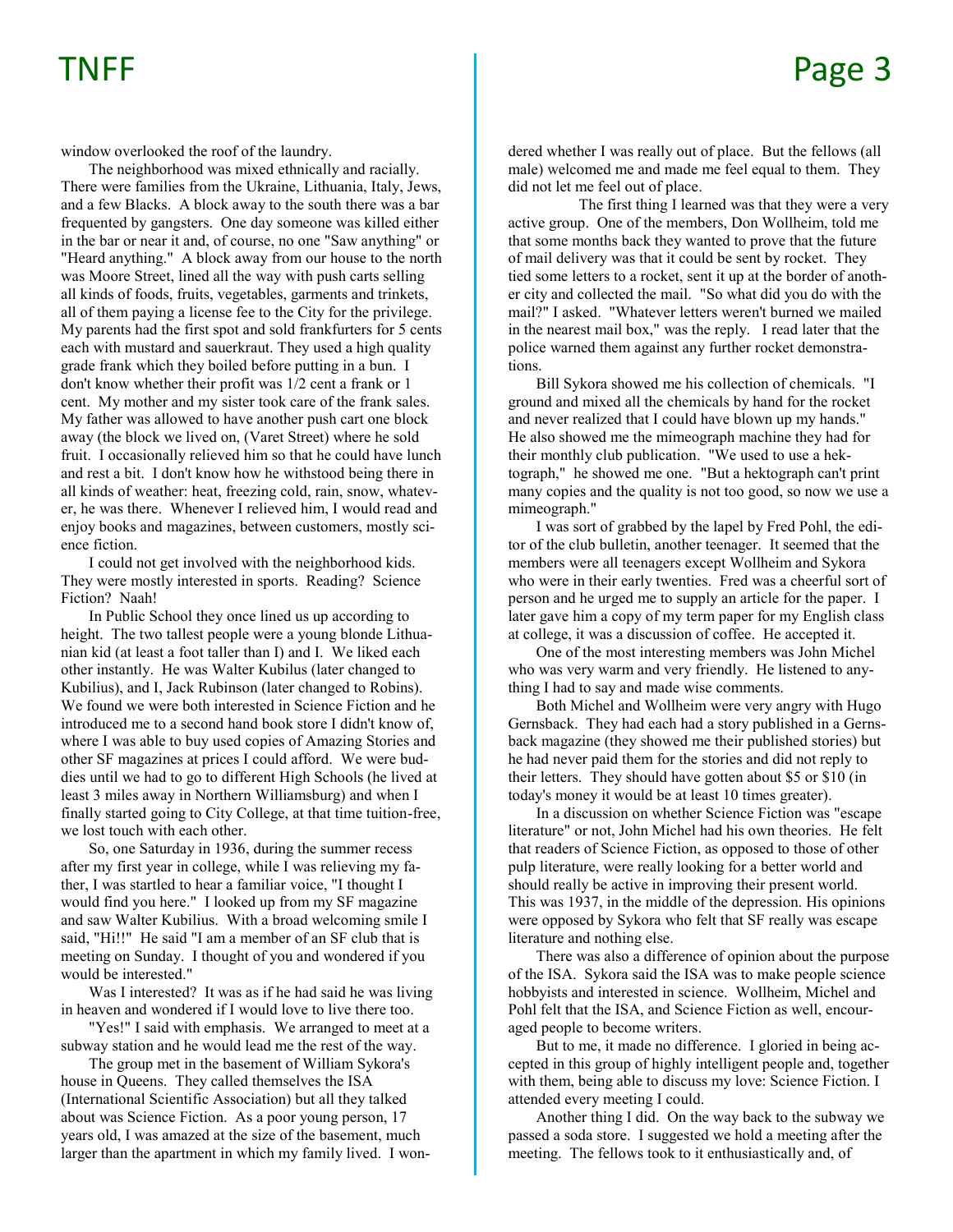course, Sykora knew nothing about it. At the store, over sodas, we had many discussions about SF and writing in general. I hated when these meetings after the main meeting ended.

Then one day my new dream world was shattered. As I walked from the subway towards the next meeting, I found Fred Pohl standing outside the soda store holding up his hand. "Don't go any farther," he said. "Sykora locked us out." At first I was in denial. How could it be? It must be a mistake. I went into the store and there were the other fellows, most of them. I was in shock. Sykora was the ISA. Without Sykora, the ISA was finished.

I approached Wollheim. "Is this to be the end of our meetings?" "Not at all," he replied. "We'll reorganize as a new group."

This was the beginning of the enmity between Wollheim and Sykora and also the founding of the Futurian group. To Be Continued

### Letters of Comment

Hi George,

I have to laugh every time I see someone proclaiming the death of fandom in a LOC. Particularly when it is the fan who has glued the entire fanzinedom together almost singlehandedly.

I believe it was Swift who commented on his obituary that the reports of his death seemed premature. Maybe it was some other wag. The Hugos are only as relevant as you let them be. Feuds on the other hand continue to poison what might be a glorious future for all as we tra la la through the flower fields with our leashed Puppies.

At least in the goode olde dayes the issues that split fandom had some relevance to the political madness of the times and it wasn't just fans choosing sides over the issues of the day.

The idea that everything must have some greater significance or it is irrelevant is tedious clodhoppering of the worst kind. SF has to be worth more than the buzz of a sixpack as entertainment and slipping in some trenchant commentary while the bemused are entertained is worthwhile but turning entertainment into an obnoxious screed substituting for street corner pamphleteering ignores the historical and sociological impact of the genre.

Can't we all just get along ?

Of course not, and there's no reason we should assume anything so silly about a primate species struggling to operate a mental mechanism that is rarely and dimly understood at best. The best we can hope for until science finishes its work is a clumsy muddle that allows us to survive with some hope for the future.

Therefore the flame of fandom will not be extinguished anytime soon.

Warm Regards Dave Haren

George:

Jon Swartz' history of fandom articles are very informa-

tive, and I find myself learning things I hadn't previously known about fandom. As they say at Faber College, learning is good. :)

I'm inclined to agree with David Haren's comment that Campbell was not so much a proponent of fringe scientific theories as a supporter of the notion that we don't know everything and ought to be looking into things like psionics, the Dean Drive, etc. to see if there's anything to them. Calling him a pre-Internet troll might be accurate but none too kind, as I don't believe he was into provocation for its own sake.

I lost touch with Analog in the early 1980s after Stanley Schmidt took over as editor. He didn't seem to be picking the kind of stories I liked and that I'd seen more of under Ben Bova and JWC. They don't seem to have published any anthologies after Analog 9, which is unfortunate; it would be nice to see a sample of what sees print there so I'd know if it was worth subscribing to again. As for Galaxy, I had no idea that it had staggered on after Jim Baen left. He certainly did an outstanding job with it and Worlds of If, and I was sad to see them both fold.

I was fortunate enough to meet Bob Madle some years ago when Disclave was still happening in the Washington area. I had no idea of his history in fandom!

Thanks to Antonina Boyko for the article on Universe Metro 2033. My son is a big fan of the games based on the novel, as well as the stories themselves, and I guess I'll have to look into them, although my Russian is rather rusty. Good thing I have my Smirnitsky dictionary at hand again!

Agree that Ken Burnside's essay is about as close as one can come to a reasonable, objective view of the Hugo kerfluffle.

Kevin Trainor Las Vegas, Nevada

Hi!

My name is Gary Casey. Thank you for letting me into the N3F. I am now (at long last) a fan!! I started reading SF as soon as I progressed beyond the old "Dick and Jane" readers, starting with Jules Verne and H.G. Wells (I remember a wonderful summer spent With 20,000 Leagues Under the Sea, Journey to the Center of the Earth, and The Time Machine). I grew up on a farm near a (very) small town, but by hook and crook I always managed to feed my book habit. My interests in SF are wide ranging: books, comics, pulps, video (both TV and movies — I prefer to access both via DVD), the weird world of the Forten, you name it. I've always been interested in fandom, but being somewhat isolated I've only been able to read about it until recently. Up until now, myfanac has been limited to making a test of myself on the good reads website, pubbing an issue of a Fortean zine when I was about 14 years old (I used the school mimeo; it wasn't pretty), and hanging out in a local comic shop. Currently I am a member of a group that buys and scans old pulp magazines. I'm not a scanner myself, but I do supply stuff to be scanned from time to time. We scan any and all pulps we can find, but our SF collection is something to behold, nearly 400 GB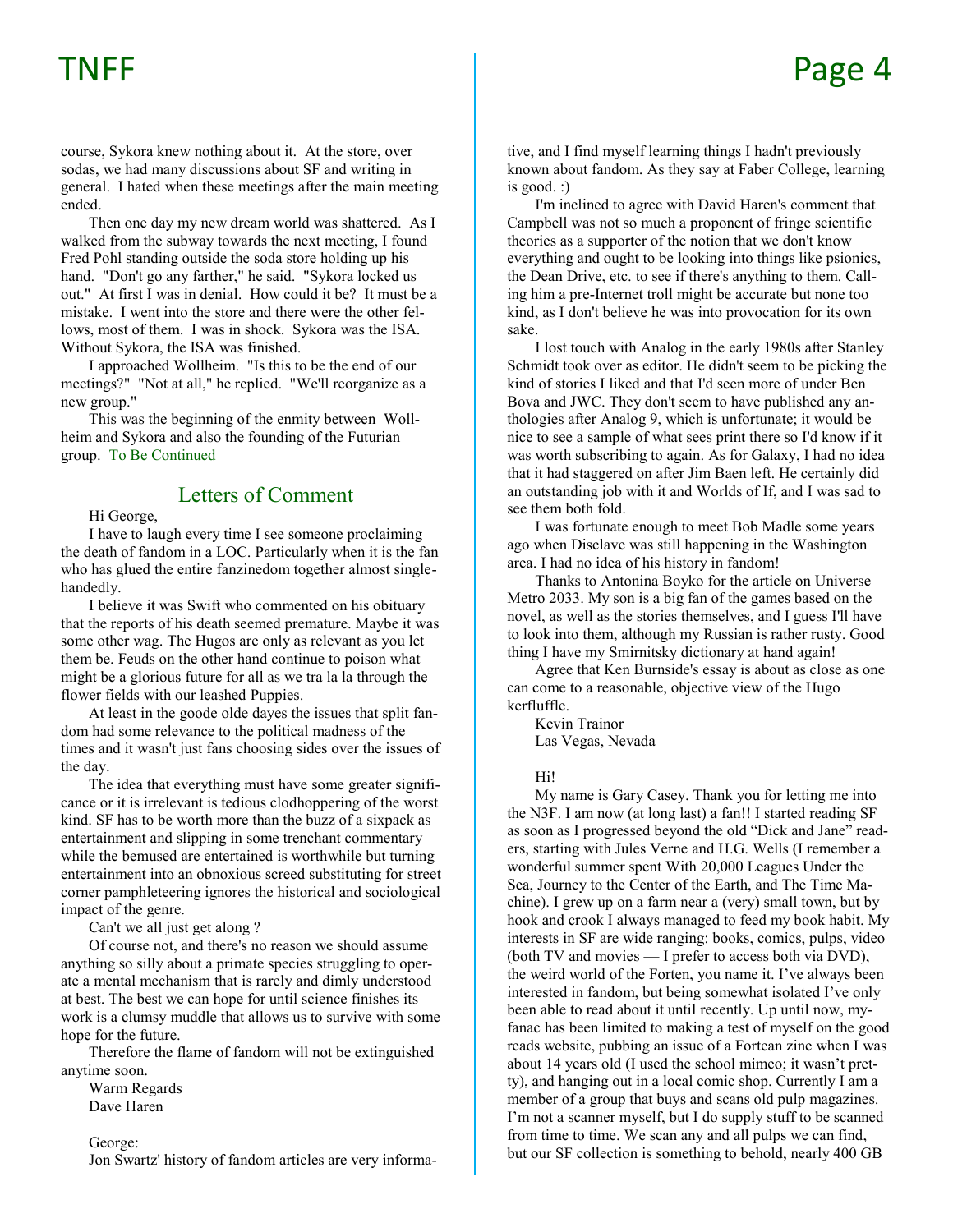with around hundred complete runs, including Astounding and Unknown. Some call us Pirates, but our intent is not to rip off some free stuff, but to preserve the old pulps before they crumble to dust. Some of our stuff is turned up on eBay, but it's not our group selling them. We don't charge for scans.

I was pretty mad about the whole Rabid Puppy affair, so I have started my own group (consisting of one member: me) I call Time-Traveling Happy Cats. We are not mad at anyone, love the old pre-new-wave SF, and have no interest in any Hugo other than Gernsback. I don't intend to let anyone else enjoying the Happy Cats, thus ensuring the organization doesn't start foaming at the mouth.

I have a brand-new black and white laser printer, so hopefully I'll be able to stir up enough trouble to get into N'APA.

I'm working on a history of SF. Almost all the "histories" of SF I have on my shelf are not so much history as they are litcrit masquerading as history. Lester Del Ray did an okay job, but I didn't think it went nearly deep enough and besides it's almost 40 years out of date. The last couple of years I've been gathering reference material for the project and hope to have all I need to start soon (I just got a copy of Ah! Sweet Idiocy! Only a handful of books to go, all expensive ones, unfortunately). I'm not stupid enough to think I write well enough to get it published, but I can serialize in my own zine. Who knows, maybe it will become as famous as Idiocy. More likely the fan will just call it idiocy.

I am disabled, so my time is mostly my own to waste as I will. Hopefully I will be able to be at least somewhat active in the end of 3F. For personal reasons, I wish to remain a hermit, so no showing up on my doorstep. I am open to email or spam mail. I am open to sending some sticky quarters for zines and the like. I have DVDs and DVDs of oddball stuff I'm willing to share (for example, I have a bunch of old time radio shows,X-Minus One and others, just have to find them) if that's allowed.

Thanks for letting me in! Garey Casey.

Dear Members,

I enjoyed reading the fan history and the history of science fiction magazines. As a member of the Mobile Bay Socialist Alternative, I can report that some science fiction fans are still working for world socialist state.

Socialist ideas have had a profound influence on the science fiction world. *News from Nowhere*, a communist utopia by William Morris, is an inspiring account of the society which is ended all exploitation and alienation. *A Modern Utopia* by H.G. Wells is his version of the Fabian socialist utopia.

*Last and First Men* and *Starmaker* by Olaf Stapledon, a socialist, show the influence of Marxism. *Looking Backward from the Year 2000* by Mack Reynolds, a member of the Socialist Labor Party, updated Edward Bellamy's 19th Century utopian classic, *Looking Backward*.

After becoming totally alienated by my military experience during the Vietnam era, I became interested in the philosophy of Marxism. I consider Marx, Engels, and Lenin to be the greatest philosophers in human history. A local and 3F SF discussion group sounds good. I'm going to start a classic SF discussion group.

Roy Moore

### Bookwyrms

We have finalised the reading list for Bookwyrms for 2016 and have contacted RR Bureau Head Patricia King with regards to setting up RRs for the books listed so people may discuss them. We will be reading a book every two months, and people may join the RRs they're interested in at any time to discuss.

This is the schedule as it stands so far:

Jan-Feb: *The Dead House* by Dawn Kurtagich (horror YA)

Mar-Apr: *Etiquette and Espionage* by Gail Carriger (steampunk YA)

May-June: *Written in Red* by Anne Bishop (urban fantasy adult)

Jul-Aug: *The Crystal Cave* by Mary Stewart (fantasy adult)

Sept-Oct: *Fahrenheit 451* by Ray Bradbury [former Neffer] (science fiction adult)

Nov-Dec: *Empire of Dust* by Jacey Bedford Thanks.

-- Graham & Wolf

### Round Robins

We have overseas members. It is no longer 1941, when digital communications were sent in Morse code by a telegrapher. Judy Carroll has offered to launch electronic round robins conducted via email. Since we have never done this before, it is not quite clear how to make it work. As a first working plan: There will be a list of participants in order, each with an email address. Robin members take turns sending each other messages. but only when it is their turn to send.

Each participant will send her, his, its, or their contribution as a file attachment...PDF is recommended.. to all other robin members. The file attachments from each of the other members will be left attached. When the Robin comes back to you, you remove your old file and add a new one. Inserting comments inside someone else's file is not allowed.

To join an electronic Round Robin, contact Judy Carroll autumnseas8012@yahoo.com

### Active Round Robins That Were Recently Restarted

Patricia Williams King gives us the titles of the round robins and the number of members that they currently have.

Cats in SF and F folklore-four Worldwide Folklore-three Speculative Films-four Star Trek, Deep Space 9, TNG-five Fairy Folk tales-five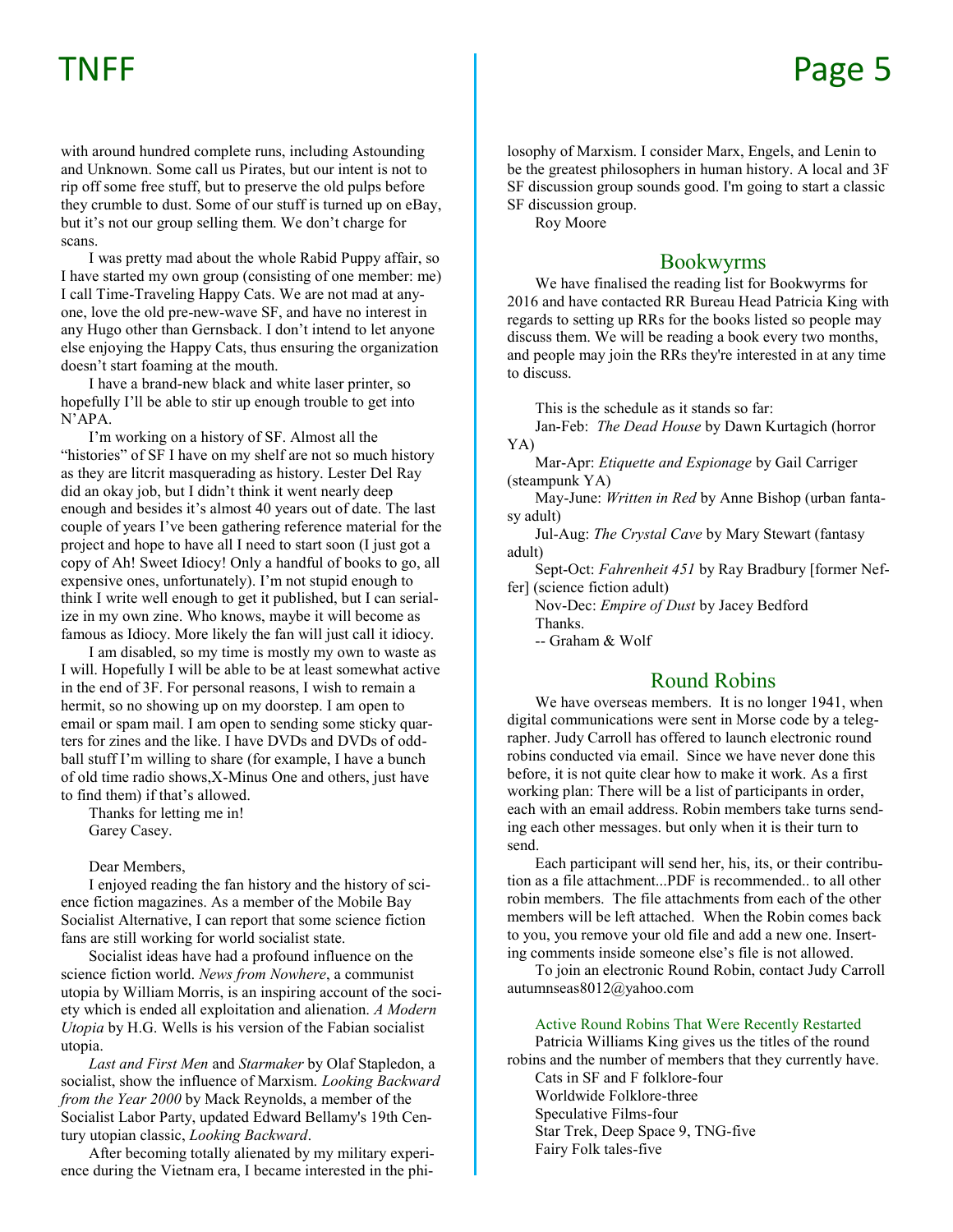Dreams-Five Celtic folklore, Druid-five Harry Potter-four Mercedes Lackey-four Mythology-six SF channel-three SF and films-Star Trek Voyager and Enterprise-five Star Trek Classic-four Star Wars-four Time Travel-Three TV SF and death-four Vampires-three Current Reading-four Firefly And Serenity-six CJ Cherryh-four Comics And Graphic Novels-three Sherlock Holmes-six Science Technology And Society-four Female SF/F Writers-five Comics And Animated Movies-three Jim Butcher/Dresden files-four The Hunger Games-five Terry Pratchett/Discworld-four General SF and F-four Guardians Of The Galaxy

### Writers Exchange

If you have ever had the desire to write and didn't know where to start-Join the Writers Exchange. Launch your dream with people who care.

Contact Judy Carroll AutumnSeas8012@yahoo.com

### **Welcommittee**

Help Wanted! Contact Judy Carroll AutumnSeas8012@yahoo.com

### Membership Recruitment

I'm continuing to attend local SF club meetings in Las Vegas and talk up N3F; I am also working with Otakon Vegas staff on possibly getting a table there to promote N3F. If there are others in the Las Vegas area interested in helping staff the table, please let me know.

I did do a LiveJournal post and linked it in Facebook, which was generally well received and is probably responsible for at least two of the new voting memberships this month. I'll be continuing to make posts on both platforms to drum up interest; I'll also be attending local SF group meetings here in Las Vegas and the Mid Meeple, a gaming get-together this Saturday.

In the longer term, I'll be attending Anime Detour in Minneapolis (okay, Bloomington MN, close enough) next April and Balticon in Baltimore next Memorial Day weekend. Also thinking about Otakon Vegas in January.

### Treasurer's Report

\$2,716.65 Starting Balance (Nov. 8, 2015) + 0.00 Paypal Dues + 0.00 Cash Dues + 42.00 Check Dues - 0.00 Reimbursements Submitted - 0.00 PayPal Fees + 0.00 Interest \$2,758.65 (Dec. 8, 2015)

M**embership Report Nov. 8 - Dec. 7, 2015** by David Speakman, Treasurer

Renewals: Wesley Kawato - Regular Voting

Conversions: Gary Casey - Public to Electronic Voting 1591 E Park Ave #212, Enterprise AL 36330 garycasey1701@gmail.com BDay: 5/27

Reinstatements: Welcome Back! Beth Slick - Public Non-Voting (former Tightbeam editor) bslick@ca.rr.com

Chares D Ward - Regular Voting 139 Cooswatchie Street, Summerville SC 29485 pogomil@aol.com Job: Retired BDay 9/20 Fan Interests: Books, Collecting, Conventions and Clubs, Correspondence, Games, Reading/Book clubs, Round Robins, TV Fan since: 50+ years Fandom: 40+ years Clubs: VAT (Virginia Assoc of Star Trekkers) a long time ago; N3F a long time ago Cons: Worldcon & NasFics back to the 1980s; regional cons back further Zines: Locus Fave Genres: Military/adventure Fave Authors: AB Chandler, too many to list

EXPIRED/EXPIRING: Renew NOW! Expired Nov.2015 Angela Myers Robert S Miller III Expiring Dec. 31, 2015 Ruth Davidson, Rikki Winters, Chant Lafayette

Expiring January 31, 2016 Dorothy Kurtz, Kevin Wei, Lauren Clough, John W Andrews, Patt Demitri, Larry Pezzuto

### Forthcoming Game Conventions

(courtesy AHIKS.com, which you should definitely join if you are interested in hex and counter board war games) Jan. 16-17, Los Angeles, CA GAMING FOR EVERYONE http://gaming4everyonecon.org/

# TNFF and the state of the page of the page of the page of the page of the page of the page of the page of the p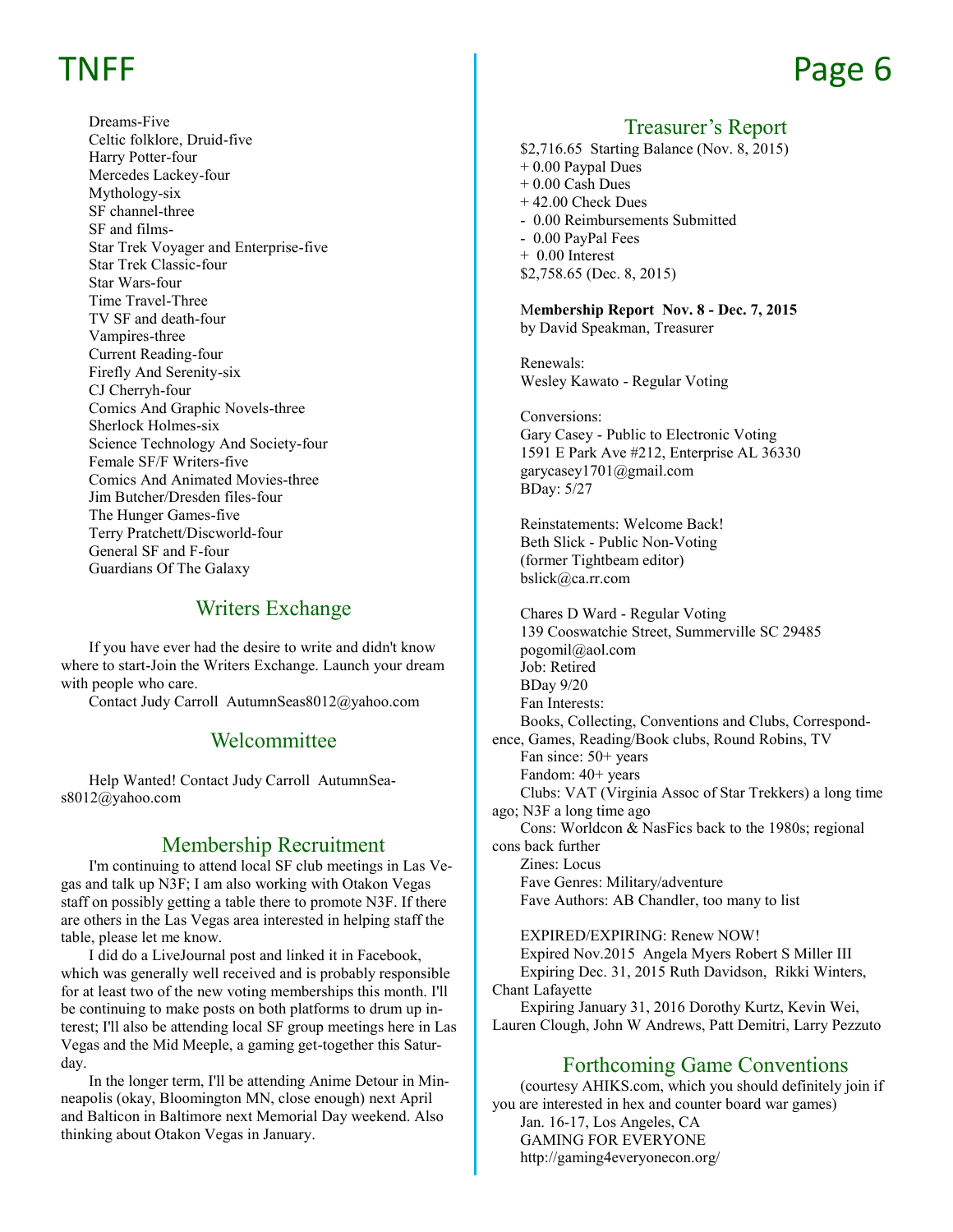# TNFF and the set of the set of the page 7

January 14-16, 2016, Chattanooga, TN CHATTANOOGA CHALLENGE https://groups.yahoo.com/neo/groups/ chattanoogarailgamingchallenge/info

January 14-17, Milwaukee, WI MIDWINTER GAMING CONVENTION http://www.midwintergamingconvention.com/

January 15-18, near Bryce Canyon National Park, UT **BRYCECON** http://www.brycecon.com/

January 15-18, Columbia, SC SCARAB GAMING CONVENTION http://s-c-a-r-a-b.com/

February 12-14, St. Paul, MN CON OF THE NORTH http://www.conofthenorth.org/

February 12-15, Los Angeles, CA STRATEGICON: ORCCON http://www.strategicon.net/

February 22 - 28, Charlottesville, VA PREZCON: WINTER NATIONALS www.prezcon.com

February 22 - 28, Charlottesville, VA COLUMBIA CON (at Prezcon) Columbia Con runs within Prezcon http://www.prezcon.com/minicons/columbiacon/ columbiacon.aspx

Good sources for information on all kinds of conventions are the Steve Jackson game site: http://sjgames.com/ con and the Columbia Game site: http://columbiagames.com/ convention/ conventions.shtml

### Con Report: Dragon Con 2015

By David Speakman

Writing a review of Dragon Con – which had 70 thousand paying attendees and more than 2,000 volunteers and staff, is like writing a review of Disney World: impossible.

Instead, I'll try to give a peek at the con through what I attended. This was the first vacation for fun that Rich and I have had in more than two years (our last one being Dragon Con 2013). Every trip we took between then and July of this year was to either visit my dying mother or to attend her funeral.

Needless to say, this was a much-needed break from mundane life, and we took it.

Dragon Con officially runs every Labor Day from Friday at 9 a.m. until Monday at 4 p.m. But, because so many people arrive on Thursday, its programming really starts on that day.

Traditionally, Dragon Con veterans arrive on Thursday and have meet-ups with con friends. We met up with friends and fellow Neffers Jen Coats, Kellen Harkins, Gerty McHenry, Grace Macy, and Stephanie Warshaw. We missed seeing Bob Blackwood, who was there for the Dragon Con film festival. Two of our 20-something nieces (Neffer Britney Carter and non-Neffer Melissa Shain) drove down from Indiana and Ohio and crashed in our hotel room, sleeping on an air mattress.

Rich and I usually met up one of the above women for meal times – and for various panels. As for the nieces, they left us old farts in the dust. We only saw them that weekend late at night or in the morning, when they were getting ready (usually dressing up in Cosplay) in the morning – we ate together once, the first night there, Not that I blame them. Dragon Con is a young con, the average age, I'd guess, is about 25-30.

I've been to many cons in my life from mega cons to very small and intimate gatherings. To me, they come in two flavors: hotel-based cons (which are very fan and community centric) and convention center-based cons (which tend to be more sterile and commercial).

Dragon Con is a hotel con. Although it's huge and takes place in 5 different hotels (some 70-plus stories tall) and 4 overflow hotels filled to capacity. Still, at its heart, it's a hotel-based con with all the pluses and minuses that brings. When it first started, Dragon Con was a regional con, mostly drawing from Georgia and its bordering states. That isn't the case anymore.

There were 394 guests of honor from Lynn Abbey to Timothy Zahn. (This also included Bob Blackwood as a fan GoH). The Grand Marshall of the Dragon Con parade was Nichelle Nichols.

As for the programming I attended, since I am involved in the media side of Dragon Con programming, I mostly attended media-centric panels.

The first night, after checking in and getting out badges (on which we put out nifty N3F con badge flags), we attended the American SF Media "Geek TV Singalong!" - Which featured opening sequences of shows from the 60s to today – with an emphasis on those with lyrics. It was hokey and fun. Afterward, we met up with old friends for food and drinks before turning in., aware that the 3-hour time difference from California was going to kick in.

On Friday, most of our group went to the "American Horror Story: Freak Show" celebrity panel, which included some of the cast who played the freaks in the miniseries: Erika Ervin (Amazon Eve), Naomi Grossman (Pepper), and Rose Siggins (Legless Suzi). They talked about the show, and themes touched on by the series, including what is freakishness.

Next, my friend went to the Outlander panel, which Jen Coats was on. I was busy preparing for the two back-to-back panels that I moderated "How Binge Watching Makes Us All TV Geeks" and "And the Winner is …. 2015 in Movies"

In the first of the two, about 40 people attended. The panel focused on the trend started by Netflix, and picked up by Amazon Prime and Hulu, of allowing viewers to watch an entire season of a TV series at once, usually over a weekend. We ended the panel with a O&A that was basically what shows to watch and where to watch them. By almost unani-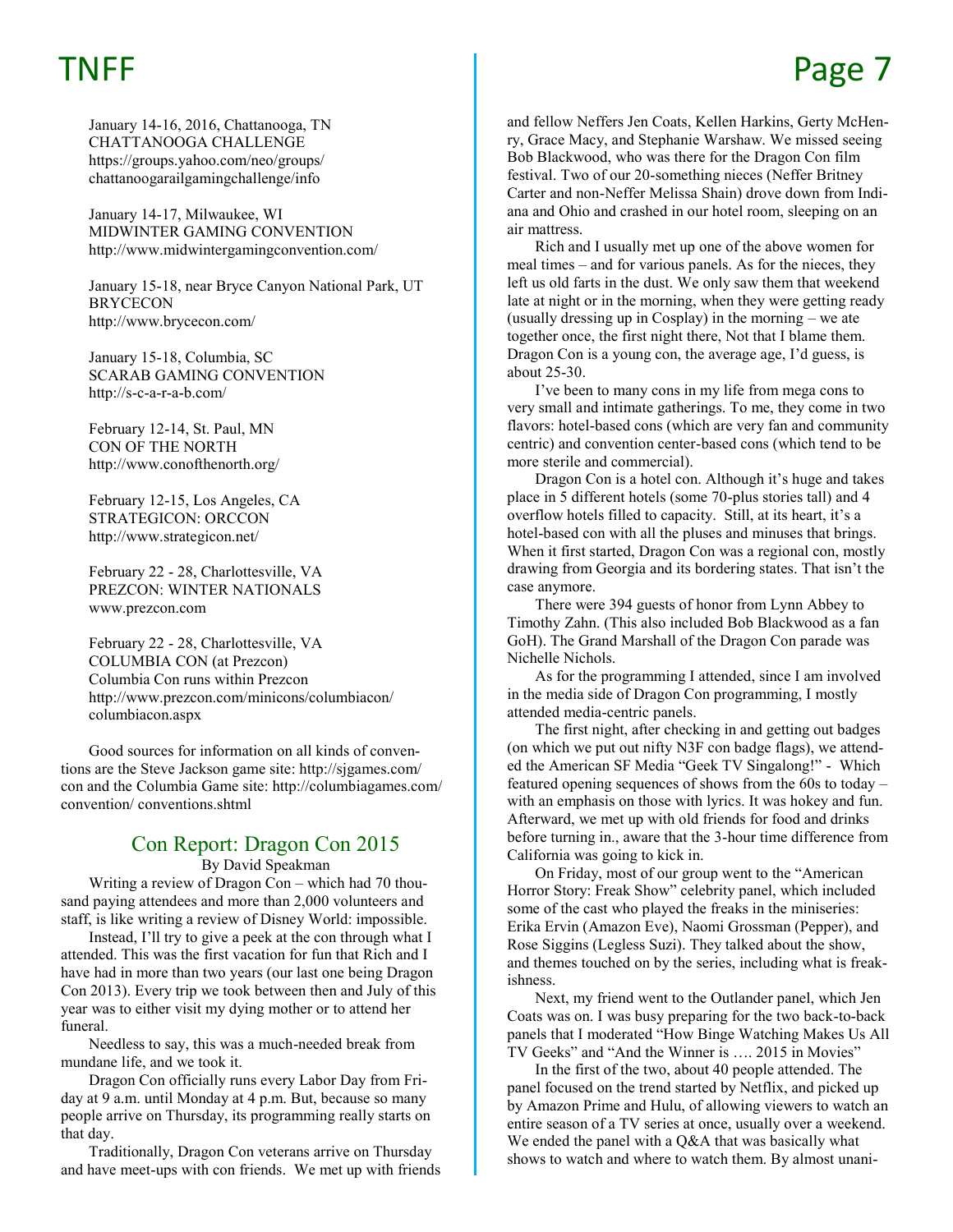mous agreement, we suggested "Sense8" on Netflix, "Agent Carter" on Hulu and the upcoming "The Man in the High Castle" on Amazon Prime.

On my second and final panel moderation on Friday, we talked about the year in film, from Labor Day 2014 to Labor Day 2015. This panel had about 35 attendees. First, we recapped the year, which compared to 2014, was fairly disappointing. There were no break-out genre films of note, although we agreed on some rough gems, with most agreeing that Ex Machina was the best of the bunch. Looking forward, we had near universal agreement that the upcoming 12 months looked to be much better, with "The Martian" in October, a new Star Wars film in December, and Summer 2016's "Captain America: Civil War" as the standouts.

After a break for dinner, we attended the "Sci-Fi Drivein: Heckle-along Presents: Starcrash" – a truly horrible film from 1978 that starred Christopher Plummer and David Hasselhoff. Again it was great fun in the MST3K vein.

After a pit-stop at the bar, we ended the night by attending a midnight filk concert, The Bobdignagian Bards followed by open mic. It was good fun, that got into blue humor and ended up with a sing-along with dirty filk lyrics. This was very popular, as it appears that we were not the only ones who stopped off at the bar before arriving.

Saturday was my free day. I didn't have to be on any panels, so I woke up intent to wander around and check out the stuff that was not TV related.

First off, I watched the Dragon Con parade. There is nothing like watching hundreds of Stormtroopers marching down the canyons of downtown Atlanta. It was pretty amazing. Also, Saturday is the best day for cosplay of every kind. I ran out of space on my cell phone from taking so many pictures.

After the parade and lunch, I made my way to the Hilton hotel, which hosted the gaming part of the con. I participated in a pick-up game of Terra Mystica, which was great (it's on my Amazon wish list), and I sat in on and observed some non-campaign RPGs, noting how other people role played and the leadership styles of the various DMs/GMs.

Then I attended a panel on the horror track. This was my 15th Dragon Con and I had never attended a panel on that track. The topic was "Body Horror: The New Flesh." In it 5 authors talked about the theme of one's body turning on itself as an inspiration for horror, everything from cancer to freakish otherworldly mutations. There were five authors in the program. I only caught the names of two: Jake Bible and Ego Likeness. It was very enlightening to see the inspirations and creative processes that those writers used to gross-out their readers.

Afterward, I accompanied Rich to his panel on the TV show "Sense8," which talked about the themes of the series and rumors of a second season.

For the rest of Saturday, I people watched. The costumes were just amazing. We wandered around to the different parties and dances and before we knew it, it was 3 a.m. and we were at the only thing open: the drum circle. We watched the belly dancers for a few minutes before hiking back to the hotel room to get some sleep, being careful not to wake the sleeping nieces when we arrived.

Sunday Morning arrived too early; I got Rich up and out of the room for his panel on the last season of the series, "Haven" while I prepared for my noon panel: "Genre TV 2015-2016 Preview."

The TV preview panel was fun: My fellow panelists were Tegan Hendrickson, Henry Hanks, and Alex Ware. About 50 people were in attendance as we discussed the upcoming season in Genre TV. We picked our favorite upcoming shows: My pick FOX's mid-season replacement called "Lucifer" – a caper comedy about the devil deciding he no longer wants to be the bad guy and instead moves upstairs to solve crimes in Los Angeles. It has a decided moonlighting/ Remington Steele vibe to it. The TV show I picked to die a quick death was NBC's Blindspot – solely because it is in a horrible timeslot. My runner-up was CBS's Supergirl. The pilot was not-so-good. If the network wants it to succeed, it will have to make some drastic changes to the show.

After lunch, I dropped Rich off at the "Gotham" TV series panel as in the Urban Fantasy track room, "Giving Voice to the Other: Young Adult UF" with authors Delilah Dawson and Mari Mancusi. It was an interesting conversation on how YA writers, in particular use the "other" such as fantastic beasts and monsters to stand for universal feelings of isolation, loneliness, and the changes one's body and selfidentity goes through as one ages from child to adult.

After meeting up for dinner, Sunday Evening was dominated by Gameshow of Thrones, a trivia/game show based on the George RR Martin books and HBO TV Series. It lasted two and a half hours. I volunteered for it, so I had a little less fun than the participants. It ended at 11; we had to tear it down and move the stuff to the track room and didn't get done until 12:30. We headed over to a 24-hour diner and sat to recover, before heading back to the hotel to bed.

On Monday, we did two things. First, we attended a Lost Girl celebrity panel. The cast in attendance included Paul Amos (Vex), Kris Holden-Reid (Dyson), Zoie Palmer (Dr. Lauren Lewis), Anna Silk (Bo), Rachel Skarsten (Tamsin), and Ksenia Solo (Kenzi). They were a very entertaining bunch. It had been a year since they finished filming the last episode of the series and Dragon Con was the first time they'd been together since then. I thoroughly enjoyed the banter and their playfulness and fun they had with the fans.

After that, we went to the vendors' area, which was two floors in the Americas Mall – a huge flea market space in downtown Atlanta, about 2 blocks away from the main hotels. We ended up taking more business cards than anything, although we did buy a nice hand-crafted medieval-looking cast metal and costume jewel necklace for our house sitter, who is active in the SCA.

All in all, we had a lot of fun. I highly recommend if you are interesting in knowing more about Dragon Con to visit its website: http://www.dragoncon.org and click thought the links. There is so much more than I can talk about here. Memberships for next year are on sale right now for \$80 – they will be approximately double at the gate if you wait to buy them when you show up.

David Speakman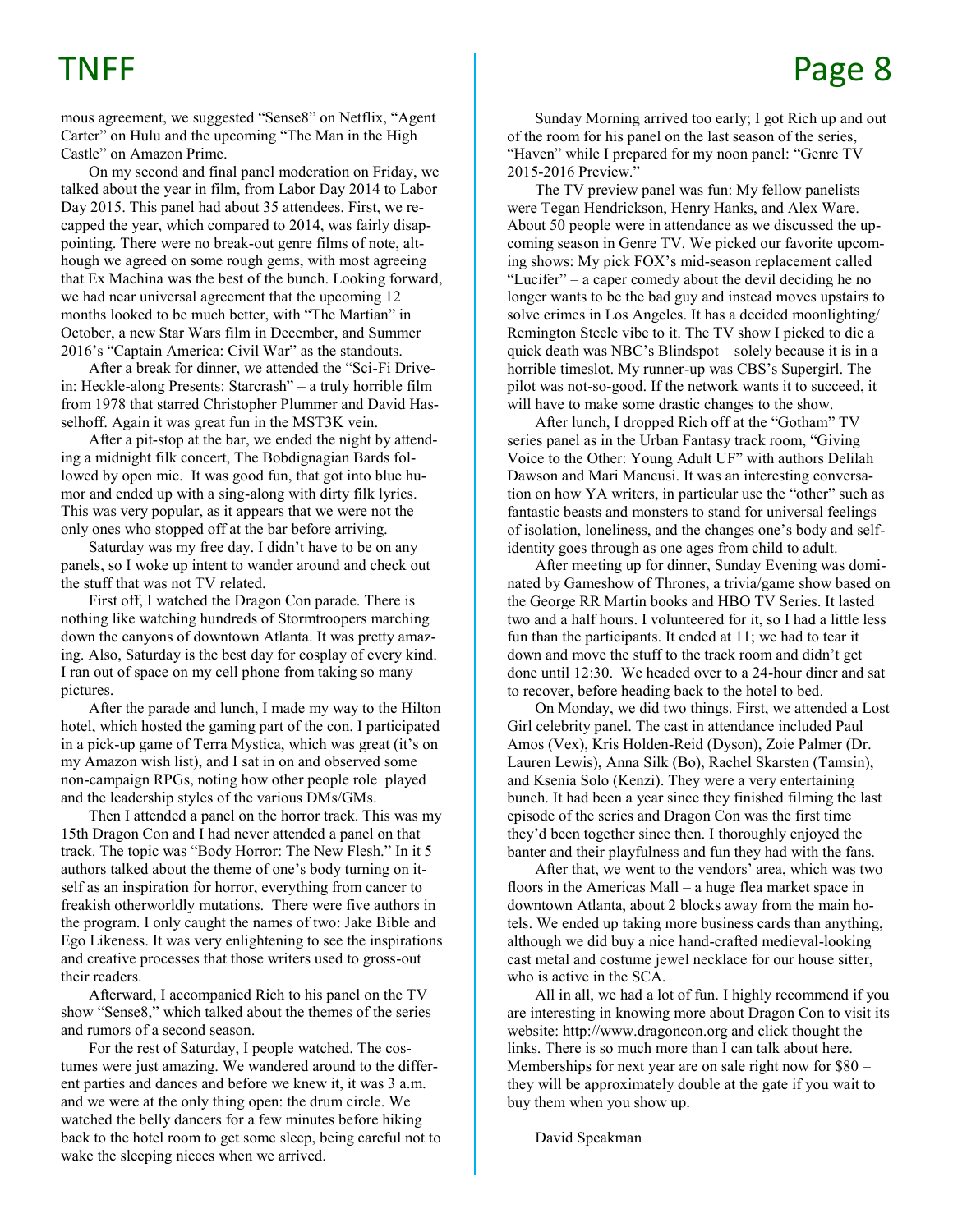# How the Hugos Crashed

(aka "The Diary of a Self-Deploying Human Sandbag In The Culture War")

by Ken Burnside

[http://www.adastragames.com/products/the](http://www.adastragames.com/products/the-hot-equations)-hot-equations

### Continued from our previous issue

There are two anti-slate measures that were ratified at Sasquan. Because the World Science Fiction Society has a twoyear rules change cycle, they won't impact any Hugo nominations prior to 2017.

The two proposals are EPH (formerly Single Divisible Vote) and 4/6.

In EPH, each nominee gets one ballot per category, and that vote gets divided among the number of entries in that category. Nominate a single work, and you get 1.0 nominations. Nominate five works, and you get 0.2 nominations. This is the one that I think holds the best chance of deterring slates, since someone stuffing a category needs to know they have about 5x as many nomination ballots as anyone else.

The problem is that I don't think it will work. A look at the nomination statistics shows that Vox Day has somewhere around 3-4x as many nomination ballots as anyone else. Another element of the equation is that the people who regard the culture war ("causing the SJWs to screech" is their form of entertainment) are generally affluent enough that spending \$40 or \$50 is "OK, I miss a night out at the movies.") EPH/SDV is the only proposal that mitigates slates enough to keep the "old collegial feel, " It raises the barriers to slates, but doesn't eliminate them.

In 4/6, each category gets expanded by one entry for nominations, and no nominator can nominate more than four entries per category. There was an alternate proposal, called 5/10 which did the same thing.

The way 4/6 fails is that it's still vulnerable to slates. It wouldn't have stopped what happened this year at all. The only change is that the Rabid Puppy slate would've had fewer overlaps with the Sad Puppy slate. Instead of one slate dominating the nominations, it just takes collusion between slate organizers (whether deliberate or coincidental) to lock out a category.

The two proposals combined means that you need two colluding slates, each of which has 3x-4x the number of unaffiliated voters. Slates are still more effective than unaffiliated voters, but this should require that close to a third of all nominating ballots are voting for two coordinated slates to block out a category.

Note that I don't think blocking out a category is necessary to achieve the Rabid Puppy goals. See Part V below.

### Part V: Political Consequences

Quite honestly? I don't see a good way out of this.

In an ideal world, two categories would've gone to No Award: Best Related and Novella. They were easily the two most egregious cases of Rabid Puppy Nomination Stuffing, and the two weakest categories in terms of top-to-bottom quality of the work – and I say this as person who got the second-most votes in the Best Related Works category after political pique.

This would've been (I'd hope) an adequate rebuke of the

slate-packing. Having actual Puppy candidates *win* in the other three No Award categories–and the top vote getters were truly worthy winners– would've let the anti-Puppy crowd say to the Puppies, "See, you're welcome here too."

What actually happened?

Five categories got No Awarded. To me, the least justified case was Best Editor, Long Form. Toni Weisskopf got more votes for Best Editor than the previous five winners combined. It didn't matter; No Award got almost twice as many as she did.

With the way the Instant Runoff Ballot works, it would've been trivial to ensure that Vox Day didn't win the category, without nuking it. That didn't happen. Instead, we got the argument that "No-one named on a Puppy List shall prosper."

And I think that's dreadfully wrong. I think, more than anything that could've happened, that just wrote "Larry Was Right All Along" In ten foot tall letters. Because the threat of possibly giving an award to someone Vox Day recommended was more important than the quality of the work.

Politics over quality. This is doubly true of what happened to Kary English. Mike Resnick was also worthy.

The people who voted "No Award" without reading the works may have thought they were punishing the leaders of the Puppies. They were punishing the self-deploying human sandbags instead. Protesting the unwritten social conventions by breaking the written admonition against "Don't vote in categories you haven't read" is, arguably, hypocrisy.

For a person nominated for an award like the Hugo, especially people like Kary and myself, with short publication lists in the field, the real prize isn't the trophy. Getting one of those early always makes you wonder what you'll have to do to prove you got better at your craft. The real prize is getting your work out in front of more readers, readers who tend to be influential in other parts of Fandom.

However, the real disaster is coming.

It has now been established that voting No Award without reading the works is acceptable behavior. It's also been established that it's perfectly OK for members to distribute large numbers of Supporting Memberships to other members to "get out the vote." Both of those were done by the anti-Puppy side.

What makes you think they won't be done by the Puppy side next year?

As horrible as the cheering for No Award in the Editor Categories was for the people who were nominees, two of those No Awards pretty much give Vox Day his best ever recruiting pitch: "After seeing what they did to Toni, why bother reading the categories, when voting for what you like is going to get a No Award anyway if it shows up on a Puppy Recommendation List? Just join me in burning the whole thing down by Voting No Award in every category." Yes, you can argue that the cheering was for the process…but that's not going to be persuasive to people who feel aggrieved and shut out.

Until now, a point of commonality between the Sad Puppies and the Neutral Fans is that voting for something (or against something) you haven't read is an abrogation of the trust implicit in getting a voting packet.

The "winner" of this year's Hugo ceremony was Vox Day. His goal has been to crash the Hugos, and has been for 17 months. He wanted to create a "lose/lose" situation for World-Con: Either give him a nominee victory, or, do what he really wants and show how easy it is to manipulate the voters into vot-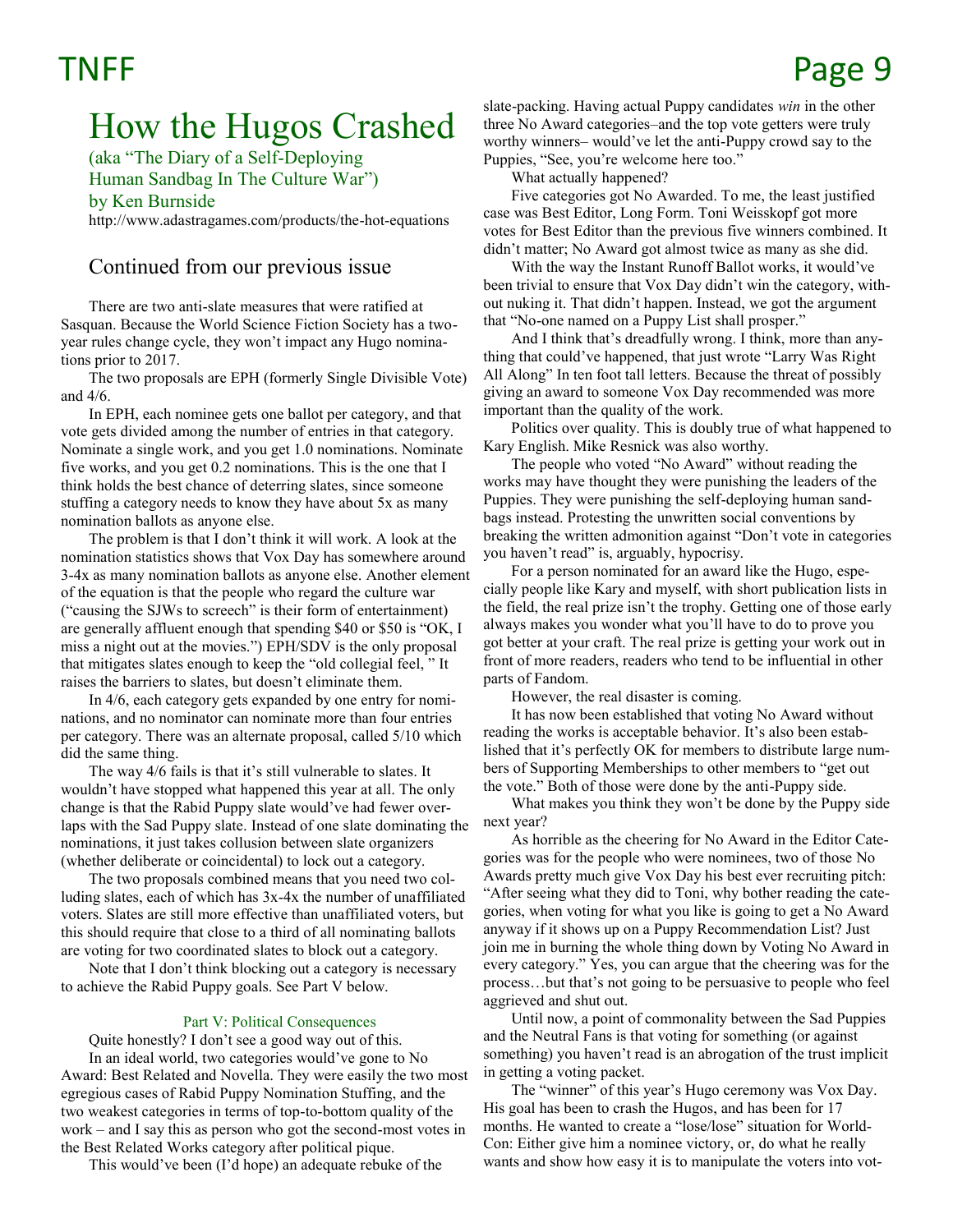ing No Award. He got both outcomes. Chaos Horizon points out that the block of 400 voters putting *Three Body Problem*  over the top probably came from Vox Day. (See Annotations, below.)

There were roughly 1050 "Puppy" voters – about 550 Rabids and 500 Sads. 1000 Rabids and 100 Sads The Rabids are recruiting, because the anti-Puppies just gave them a nice, appealing message:

"We will return the insult done to Toni Weisskopf tenfold."

Here's how they'll do it:

1) They'll get at least two TRULY objectionable works in every single category, along with 1-2 works that might be tolerable to fandom at large.

2) They'll tell all their voters to vote No Award in every category. This, plus whatever votes go to No Award because, say, Vox Day has a piece in a category from a slate, should be enough to ensure that No Award happens in nearly every category. It will be harder for them to screw over Dramatic Works and the professional artist categories.

I wouldn't bet against their success. I sure as hell wasn't expecting five No Awards this time around.

If WorldCon wants sane Hugo Awards, there needs to be a dialog begun about the *literary* dispute, separate from the culture war dispute. Consider this piece an opening statement

Toni Weisskopf may be able to deflate the ball of anger and bile the cheering at the Hugo ceremonies created, and she may love fandom enough as a thing (or dislike Vox enough as a thing) to do so.

To the side gloating over "victory" over what was done to Toni and Mike? There's a reason why Vox Day is thanking you in public. Profusely. It's not every day that your opponents/enemies hand you a banner AND a martyr to rally the cause around, then act like gleeful bullies to reinforce the message.

To the side referring to David Gerrold as a "faggot, " and to Wesley Chu as a simpering man-whore? Yeah, I know, you can't be persuaded at this point. You're crowing over being handled a book of matches and a 55-gallon drum of gasoline. May the flame of your self-immolation be a beacon of enlightenment providing a cautionary fable for future generations.

To others, watching the cavorting with pyrotechnics or the cheering? Remember the words of Steven Barnes: "The first rule of human interaction is to assume every person you meet is a fully capable human being rather than a caricature. Human beings are driven by unacknowledged fears filtered through aggression and insecurity. Identify the fear and resolve it, and you resolve the conflict. React to the insecurity and aggression, and you escalate it."

### Part VI: What Happens To Me?

Me? I'm planning on writing. More games than fiction. Games pay better for me, by a fair margin. But there will be some work from me coming in the latter third of the year.

Besides, depending on how you interpret the mix of No

Award and First Place votes in my category, I picked up 4,000 readers who want to see what else I can do.

### Annotations:

Here are the voting statistics. chaoshori-

zon.files.wordpress.com/2015/08/2015hugostatistics.pdf And an analysis of who the assorted voters were. chaoshorizon.wordpress.com/2015/08/25/2015-hugo-

analysis-best-novel/

This article by Nathaniel Givens at Difficult Run was also quite instructive difficultrun.nathanielgivens.com/2015/08/24/ lots-of-hugo-losers/

The winners of the categories that got No Awarded are the ones who placed first in the "Run for Second Position" after "No Award." They are:

Novella: Flow (Arlan Andrews Sr.) Short Story: Totaled (Kary English) Best Related Work: The Hot Equations (Ken Burnside) Best Editor, Long Form: Toni Weisskopf Best Editor, Short Form: Mike Resnick

### Science Fiction Magazines: F&SF

by Jon D. Swartz N3F Historian

The Magazine of Fantasy & Science Fiction (originally The Magazine of Fantasy and usually referred to as just F&SF) is a digest-sized American SF/fantasy magazine first published in 1949 by Mystery House and then by Fantasy House. Both publishers were subsidiaries of Lawrence Spivak's Mercury Publications, which took over as the magazine's publisher in 1958. Spilogale, Inc. has published the magazine since 2001. Beginning with the April/May 2009 issue, it has been published bimonthly with 256 pages per issue.

### McComas and Boucher

Jesse Francis McComas (June 9, 1911 – April 19, 1978) was an American editor and author. McComas wrote several stories in the 1950s using both his own name and the pseudonym of Webb Marlowe. McComas was the co-editor, with Raymond J. Healy of one of essential early SF anthologies, Adventures in Time and Space (1946). During the 1950s, McComas reviewed SF for the New York Times. McComas and Boucher were the founding editors of F&SF.

Anthony Boucher (born William Anthony Parker White; August 21, 1911 – April 29, 1968) was an American SF author and editor. He also wrote mystery novels and short stories. Between 1942 and 1947 he acted as reviewer of fiction for the San Francisco Chronicle. In addition to Anthony Boucher, White also used the pseudonym of H. H. Holmes. In 1945 he launched into a spectacular 3-year radio career, plotting more than 100 episodes for The Adventures of Ellery Queen, while also providing plots for the bulk of the Sherlock Holmes radio dramas. By the summer of 1946 he had created his own mystery series for the airwaves, The Casebook of Gregory Hood.

### F&SF Editors

J. Francis McComas, Fall 1949 – August 1954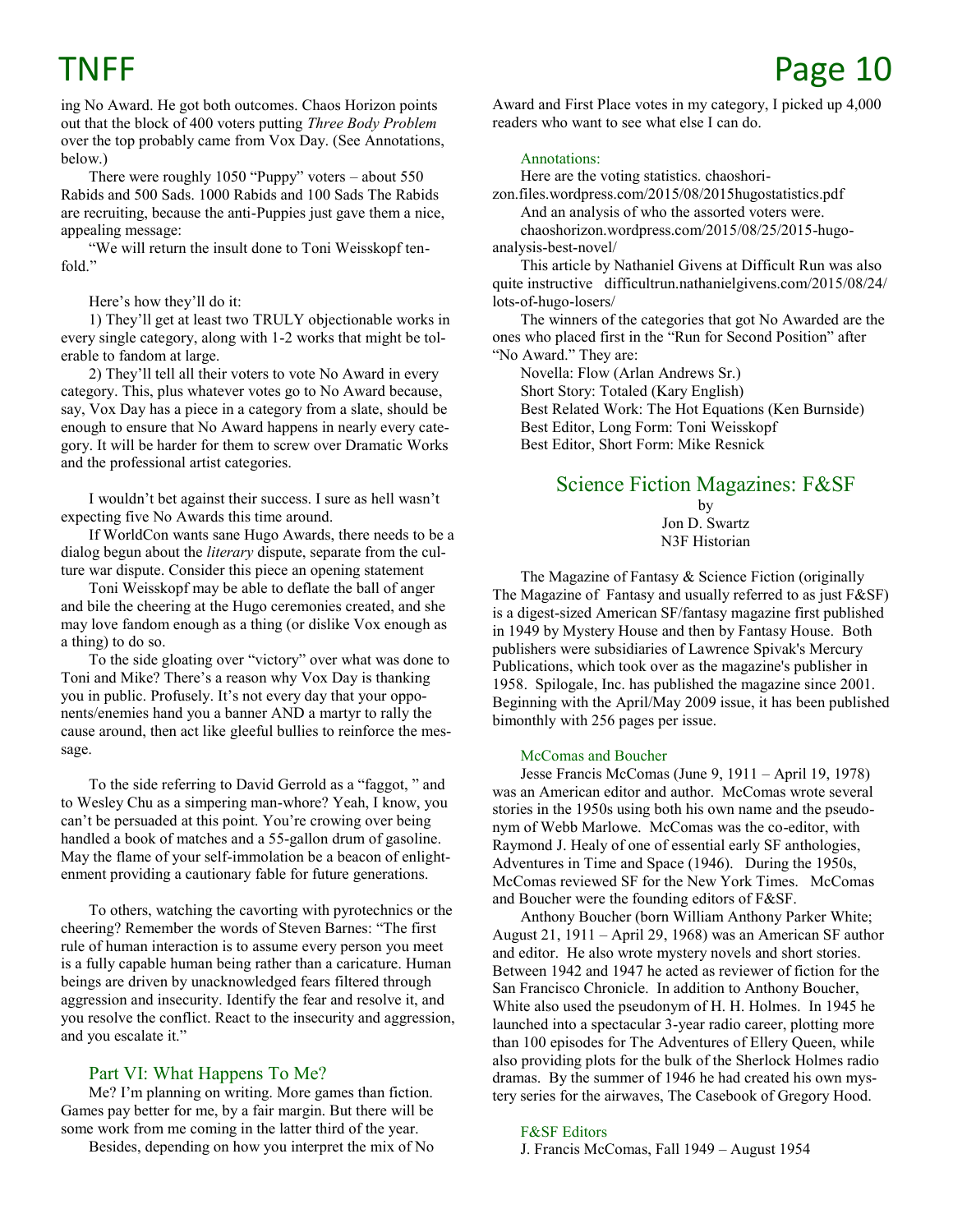Anthony Boucher, Fall 1949 – August 1958 Cyril M. Kornbluth, 1958 William Tenn, 1958 Robert P. Mills, September 1958 – March 1962 Avram Davidson, April 1962 – November 1964 Joseph W. Ferman, December 1964 – December 1965 (supervising his son, Edward Ferman, who was the working editor) Edward L. Ferman, January 1966 – June 1991

Kristine Kathryn Rusch, July 1991 – January 1997 Gordon Van Gelder, January 1997 – March 2015 (became publisher)

Charles Coleman Finlay, March 2015 – present

### Some Innovations by F&SF

In the beginning, F&SF published as many reprints as new stories. It wasn't until 1954 that the magazine announced all its stories would be new. It continued to reprint some classic stories, however, under the title of "Special Reprint Feature."

F&SF differed from other SF magazines in several other ways. For one thing, it abandoned traditional columns for the book page. For another, it avoided internal illustrations. In addition, it seemingly never took sides on contemporary controversial issues, unlike SF magazines such as Astounding, Amazing, and Other Worlds.

Unlike other popular SF magazines, it also paid quite a bit of attention to literary matters. In fact, F&SF was probably the most literary of all the SF prozines of the early 1950s. Only the later genre magazine Fantastic (1952 – 1980) challenged it in this matter.

In 1955 the magazine introduced Charles Beaumont's column, "The Science Screen," the first column devoted to films in a SF prozine. In 1968 Samuel R. Delany took over this column, followed by Baird Searles. F&SF also ran a science column by Isaac Asimov, one that ran for 399 monthly issues without a break, from November, 1958, to February, 1992. These columns were collected into several books over the years. In the 1950s, Robert Bloch contributed a column on SF fandom. F&SF did not use a letters to the editor column, unheard of by other major SF prozines of the era.

F&SF was also known over the years for the outstanding "author issues" it published. The first author honored in this way was Cyril Kornbluth in the July, 1958, issue. He was followed by Theodore Sturgeon in the September, 1962, issue. Other SF authors honored early in the magazine's existence included Asimov, Ray Bradbury, Charles Beaumont, Fritz Leiber, Poul Anderson, James Blish, Frederik Pohl, and Damon Knight. More recently, such award-winning authors as Stephen King, Kate Wilhelm, Lucius Shepard, Gene Wolfe, and Barry N. Malzberg have had special issues.

### Reprints/Foreign Editions/Anthologies

The April, 1965, issue was reprinted, with a new introduction by Edward Ferman and brief memoirs by the authors of the stories that appeared in that issue.

In October, 1979, a special 32-page retrospective issue was published, containing 20 stories from the nearly 4,000 accepted

# TNFF Page 11

for publication during the first 30 years of the magazine. All twenty stores either won, or were nominated for, major genre awards. The story receiving the most votes was Richard Matheson's "Born of Man and Woman" and the author receiving the most votes was Alfred Bester.

F&SF has been published in foreign editions since the 1950s. In addition, there have been many derivative hardcover anthologies of stories from the magazine, beginning in 1952.

### Companion Magazine

A companion magazine, Venture Science Fiction, was published during 1957 -- 1958, then combined with F&SF. In 1969 – 1970 Venture was revived briefly as a separate publication, but was then again merged with F&SF. Mills was editor of the first series; Edward Ferman was editor of the second.

### Some Conclusions

F&SF, Astounding, and Galaxy were once described by Life Magazine as "the aristocrats of magazine science fiction." That description was certainly apt during the heyday of these three prozines, each at one time claiming the number one spot. Beginning in 1957, F&SF won the Hugo Award for Best Professional Magazine several times before this category was discontinued in the 1970s -- in favor of a Best Editor category.

Although the most stories in The Science Fiction Hall of Fame (1970) were from Astounding, the second most were from F&SF.

Today, F&SF continues to be one of the top SF magazines, along with Analog and the newer Asimov's.

(Sources: The Encyclopedia of Science Fiction; The Encyclopedia of Science Fiction and Fantasy, Volume 3: Miscellaneous; Science Fiction, Fantasy, and Weird Fiction Magazines; Internet sites, including Fancyclopedia 3, ISFDB, and Wikipedia)

### Yet Another Letter

### Dear Neffers:

Thank you for Vol. 74, No. 11 of The National Fantasy Fan, and as always, I will try my best to write up a few comments to close out this year.

Absolutely right in the Presidential Notes…there seem to be so few clubs left out there, unless you count all the gatherings on Facebook. Anything that keeps an interest alive and brings people together is worth the effort.

I remember reading about the Hugos in my teens, and thinking of how neat it would be to win one. Not long after that, I was at the 1984 Worldcon in Los Angeles, helping out, and finding a whole invasion fleet of Hugos sitting on a bed. In 2010, I got enough nominations to be on the ballot at the Australian Worldcon that year. I have always thought that the Hugos were a point of pride for the average SF fans, and even after the assault on them by the various Puppies, I still do. It's the purview of this publication to publish all angles of the story, so printing a Puppy POV is a good thing. Doesn't change my opinion, though…

A short letter goes out today, as well as my our best Christmas wishes for all with the National Fantasy Fan Federation. Happy New Year too, and see you all in 2016.

Yours, Lloyd Penney.